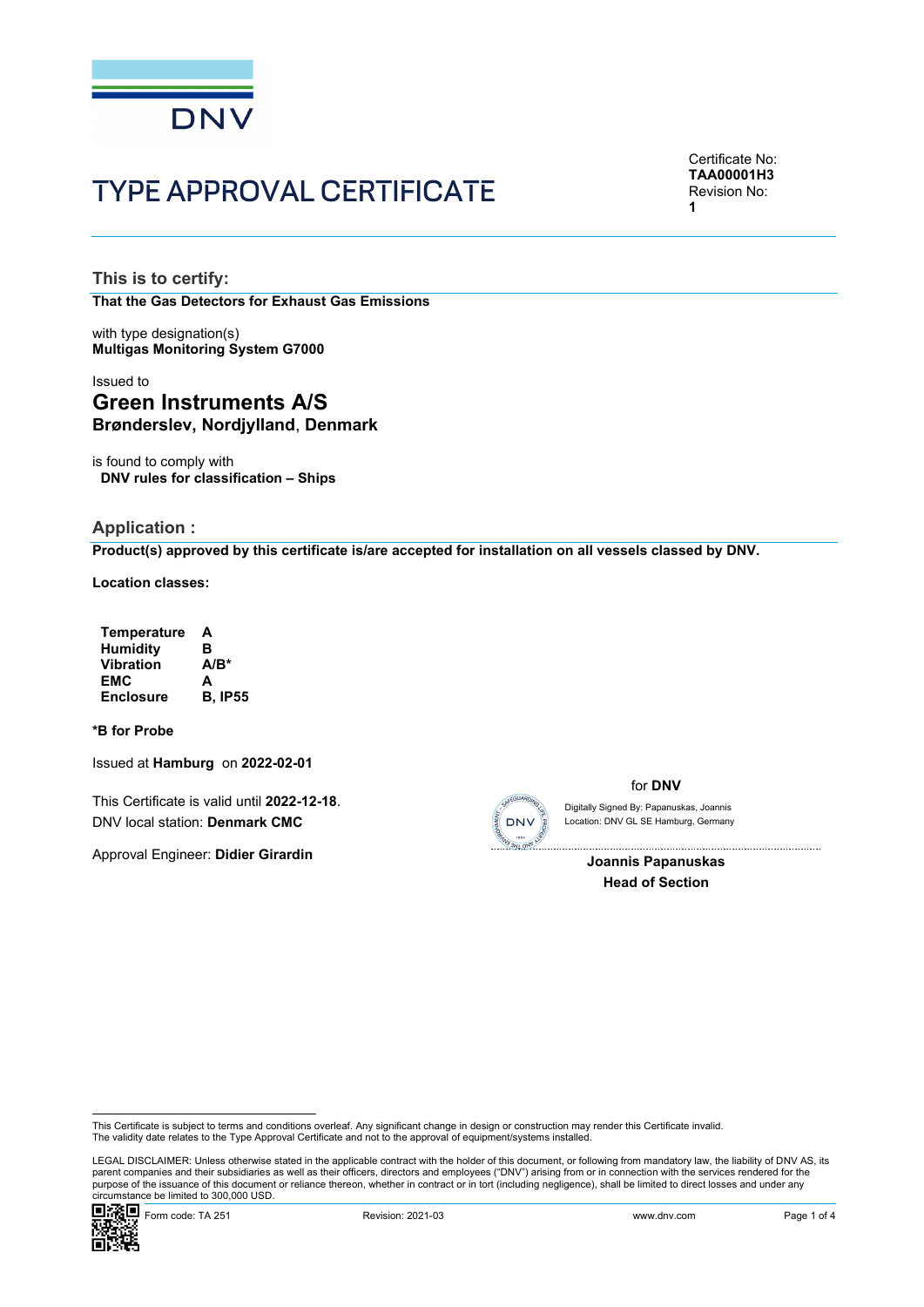

Certificate No: Revision No: **1** 

Job Id: **262.1-026363-2** 

#### **Product description**

The Multigas Monitoring System G7000 monitors CO2, SO2 and other required gases according to NOx Technical Code 2008 and MEPC.259(68). It is an extractive system where the sample gas is transported and conditioned before entering the gas analyser. The gas measurement is carried out on a dry basis and therefore no dry-to-wet conversion factors are required.

Probes with heated hoses:

- Up to 5 sample probes each with heated hoses leading to the monitoring cabinet.
- Sample flow: 0.33-1.67 l/min
- Exhaust gas temperature 0-500°C
- Ambient temperature: 5°C to 55°C

Monitoring Cabinet:

- Enclosure: IP55
- Power Supply: 230V AC 50/60 Hz
- Communication: Modbus TCP/IP

Gas Analyzer:

- Type: ABB Uras 26
- Measurement Principle: NDIR
- Gasses: Measures CO2 and SO2. Other gasses available upon request.
- Measuring range: CO2: 0-10%; freely configurable from 0-20%
	- SO2: 0-200 ppm; freely configurable from 0-1000ppm
- Accuracy/Linearity:  $\leq \pm 2\%$  of reading, or  $\leq \pm 0.3\%$  of full scale whichever is larger
- Precision/Repeatability: ≤ ± 1% of full scale above 100ppm or ≤ ± 2% of full scale below 100 ppm
- Calibration: Zero Calibration: Automatic using compressed air
	- Span Calibration: Automatic using built in optical reference filters. Possibility for verification with test gasses.

#### **Application/Limitation**

The Type Approval covers hardware listed under Product description. When the hardware is used in applications to be classed by DNV, documentation for the actual application is to be submitted for approval by the manufacturer of the application system in each case. Reference is made to DNV rules for classification of ships Pt.4 Ch.9 Control and monitoring systems.

The heated hoses for the system shall be flame retardant tested according to IEC 60092-101 /UL94 5VA, 5VB, V0 or V1. (i.e., the hose shall be fitted with a braided protection sleeving like the EXCP/V0 from Dannewitz GmbH & Co KG)". Other hoses that meet the mentioned flame retardant requirement can also be used.

To completely fulfil the requirements of MEPC.259(68) and MEPC. 340 (77) for "Continuous Emission Monitoring", the installed-on board equipment (sample probes, sampling tubes, gas dryer, data recording) shall be reviewed for each individual project. Requirements according 259(68) and MEPC. 340 (77), chapter 6.6 and 6.7 regarding SO2 losses shall be observed.

Functional proofs / certification to be provided for respective application (see MEPC.259(68) and MEPC. 340 (77))

#### **Type Approval documentation**

See Annex

#### **Tests carried out**

Applicable tests according to class guideline DNV-CG-0339, August 2021. Functional Performance Tests for TA.

## **Marking of product**

- The products to be marked with:
- manufacturer name
- model name
- serial number
- power supply ratings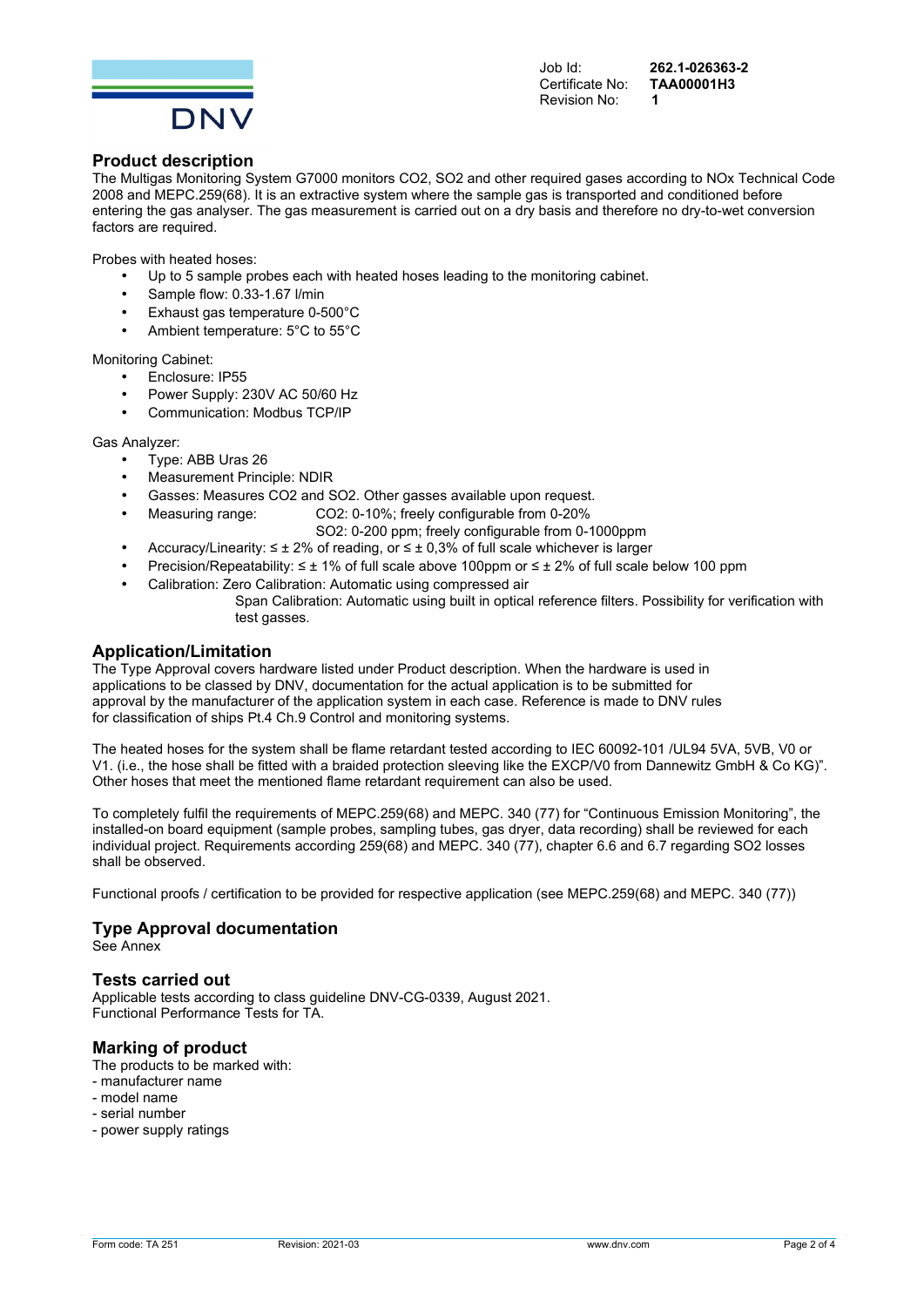

Certificate No: Revision No: **1** 

Job Id: **262.1-026363-2** 

#### **Periodical assessment**

The scope of the periodical assessment is to verify that the conditions stipulated for the type are complied with, and that no alterations are made to the product design or choice of systems, software versions, components and/or materials.

The main elements of the assessment are:

- Ensure that type approved documentation is available
- Inspection of factory samples, selected at random from the production line (where practicable)
- Review of production and inspection routines, including test records from product sample tests and control routines
- Ensuring that systems, software versions, components and/or materials used comply with type approved documents and/or referenced system, software, component and material specifications
- Review of possible changes in design of systems, software versions, components, materials and/or performance, and make sure that such changes do not affect the type approval given
- Ensuring traceability between manufacturer's product type marking and the type approval certificate

Periodical assessment is to be performed after 2 years and after 3.5 years. A renewal assessment will be performed at renewal of the certificate.

END OF CERTIFICATE